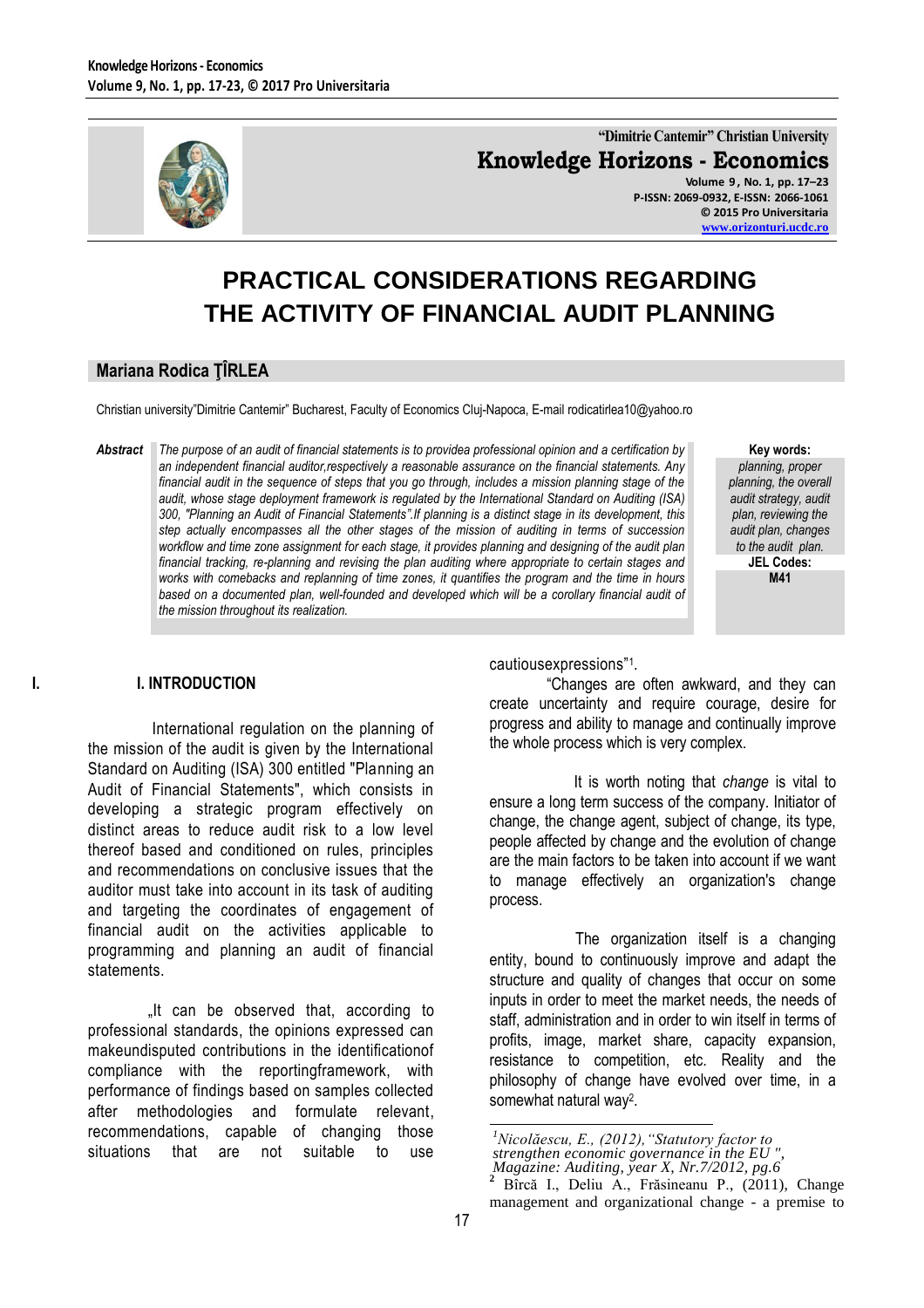### **II. THEORETICAL CONSIDERATIONS ON PLANNING AN AUDIT OF FINANCIAL STATEMENTS**

According to International Standard on Auditing (ISA) 300 entitled "Planning an Audit of Financial Statements" the activity of "Planning is not a step unique to an audit, but rather an ongoing and repetitive process that often begins shortly after (or in connection with) the completion of the previous audit and continues until the completion of the current audit engagement"<sup>3</sup> . Adequate financial audit planning pays attention to important areas of the audit as meaning that it is intended that:

- 1. audit mission to be organized;
- 2. The financial audit team to be trained and to know their duties;
- 3. potential problems can be timely identified;
- 4. timely solutions to exist in order to resolve any problems that may occur;
- **5.** The audit engagement to be coordinated, supervised and coordinated, supervised and managed;
- **6.** Review of the work to be provided to the financial audit team members throughout the audit engagement.

**7.**

The general strategy of audit underpinning the development of a detailed audit plan aims to: the objective of financial audit, the scope, the specific activity of the company audited, business continuity, on procedures for determining levels of significance to detect certain distortions and risks, national financial reporting framework, national legislation, international auditing standards in force, calendar period. "Documenting the auditor any significant changes planned overall audit strategy and audit plan includes detailed reasons for significant changes in response to the auditor's events"<sup>4</sup> .

 "Elaboration of general principles by O. Nicolescu. He composed in this way a system, whose knowledge and application is essential to all executives, all personnel involved in the management of economic activity[55]:

 1. The principle of ensuring consistency between the company's management system parameters and their essential characteristics and the environment. According to this principle, it is necessary permanentcorrelation, improvement, management system adapting to the real situation of each company within that framework and socio-economic context in which they operate;

 2. The principle of participatory management, the essence of which refers to the involvementof personnel in the performance of the most important and complex processes and relationship management. Staff participation in management workflows and relationships necessary to achieve differentiated with more intensity in the large and medium sized companies in the areas of activity with high complexity and dynamism and higher level of training staff;

 3. The principle of motivation of all those involved in business activity. Strong motivating factors involved in company activities, potential and actual intake correlated with the results, this should always guide the company management;

 4. The principle of efficiency. It expresses the need for systems modeling management companies, so as to determine the survival and competitiveness. In fact, this principle summarizes previous finality principles, revealing-purpose function to the completion of which it should contribute[1].

 Proceeding from the above, we conclude that Emmersonhas developed effectiveness principles, understanding that one works better, if he knows the purpose to be achieved.

The author emphasizes the organization of work in terms of the human factor. Through his work Emmerson is considered a bridge from Taylor Fayol. We meet again the conception maximum efficiency and at a French economist J. Klein. He says that management is based on the following principles:

1. The search for permanent efficiency. Management requires a clear vision for future action, but also a constructive study of past actions. The study of past actions is considered constructive factor of efficiency in the sense that the information acquired through previous work are points of support of future actions;

 $\overline{a}$ increase the company's performance, Economics and Sociology, pg.81

<sup>&</sup>lt;sup>3</sup>International Standard on Auditing (ISA) 300 entitled "Planning an Audit of Financial Statements", pg. 100  $4$ Idem, pg. 105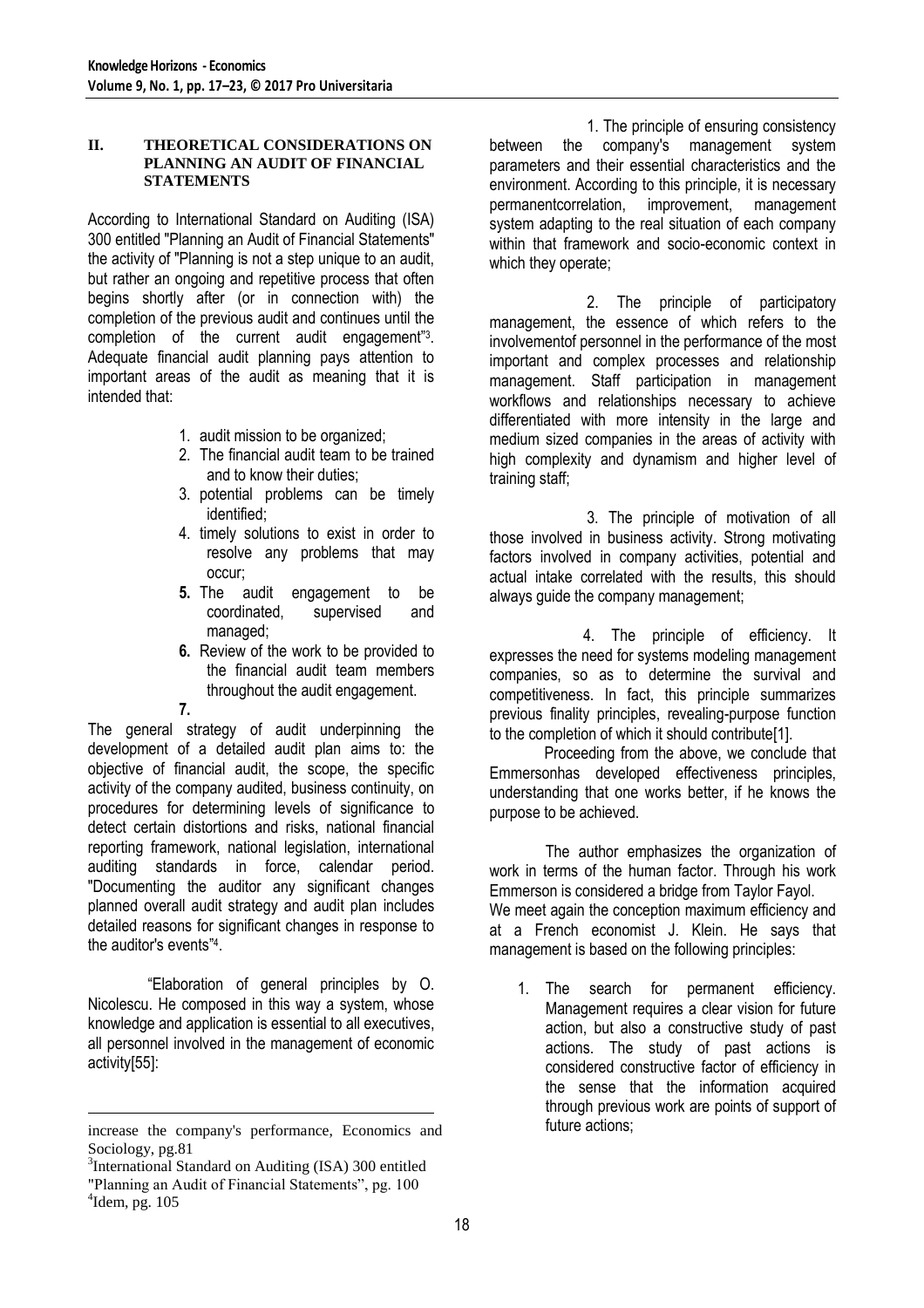- 2. Putting into question the existence of management principles is one that highlights the need for continuous research performance to adapt them to the new general time course;
- 3. SystemicOrganization another principle considered fundamental management, showing that the manager does not have to improvise, but to act methodically organized. Organization is a factor of security for the future<sup>5</sup> ".

International Standard on Auditing (ISA) 300 - "Planning an Audit of Financial Statements", considers that: overall audit strategy "clearly established in response to issues identified in paragraph 9 of the standard embodied in:"

- (a) determining the characteristics of the engagement that define its scope, such as financial reporting framework used, industry-specific reporting requirements and the location of the entity components
- (b) (B) Ascertaining the reporting objectives of the engagement to plan the timing of the audit and the nature of communications required, such as deadlines for reporting interim and final data expected communications with key management and those charged with governance and
- (c) taking into account important factors that determine the emphasis engagement team's efforts, such as determining levels of appropriate materiality, preliminary identification of areas where there may be a higher risk of material misstatement, evaluating whether the auditor may plan to obtain evidence effectiveness of internal control and identification of the latest developments of financial reporting, industry or other relevant developments"<sup>6</sup> , and is subject to completion of the procedures for the auditor's risk assessment:
- (d) The resources committed to certain specific audit areas, such as the use of experienced team members to areas of high risk or the involvement of the more complex aspects

 $\overline{a}$ 

pg. 102

- (e) The amount of resources allocated to specific areas of audit, such as the number of team members appointed to attend in inventories at significant locations, thedegree of work revision of another auditor in an audit group or budget audit hours allocated for high risk area
- (f) when these resources are employed, such as auditing or intermediate stage close to the final data
- (g) the way they are managed, directed and supervised the resources, such as meetings with team members and when there are such meetings, as it is expected to occur reviews by partner engagement or manager (eg in the office or on the site) and have held quality control reviews for commitment"<sup>7</sup> .

Financial audit planning purposes mission is to develop a financial audit plan in order to reduce audit risk to an acceptably low level.

The audit plan includes:

 $\triangleright$  a description of the nature, timing and extent of planned risk assessment procedures sufficient to assess the risks of material misstatement, as shown in ISA 315 Understanding the Entity and Its Environment and Assessing risks of material misstatement

A description of the nature, timing and extent of planned further audit procedures at the assertion level for each material class of transactions, account balances, and presentations, as determined under ISA 330 auditor's procedures in response to assessed risks.

The plan for other audit subsequent procedures reflects the auditor's decision whether to test the operating effectiveness of controls, the nature, timing and extent of planned substantive procedures and

> $\triangleright$  Such other audit procedures required to be performed in the commitment to comply with other ISA (eg the guiding communication with the entity's lawyers)

Planning these audit procedures takes place during the audit as the audit plan is developed. For example, the auditor's evaluation planning procedures for risk assessment usually occurs early in the audit

 $<sup>5</sup>$  Stratan, A., Perciun, R., Oleiniuc, M., (2012),</sup> Strategic Management, Ed. CEIFS, pg.28-29

<sup>6</sup> Standardul Internaţional de Audit (ISA) 300 denumit "Planificarea unui audit al situaţiilor financiare", pg.,

 $\overline{a}$  $<sup>7</sup>$  Idem, pg. 102</sup>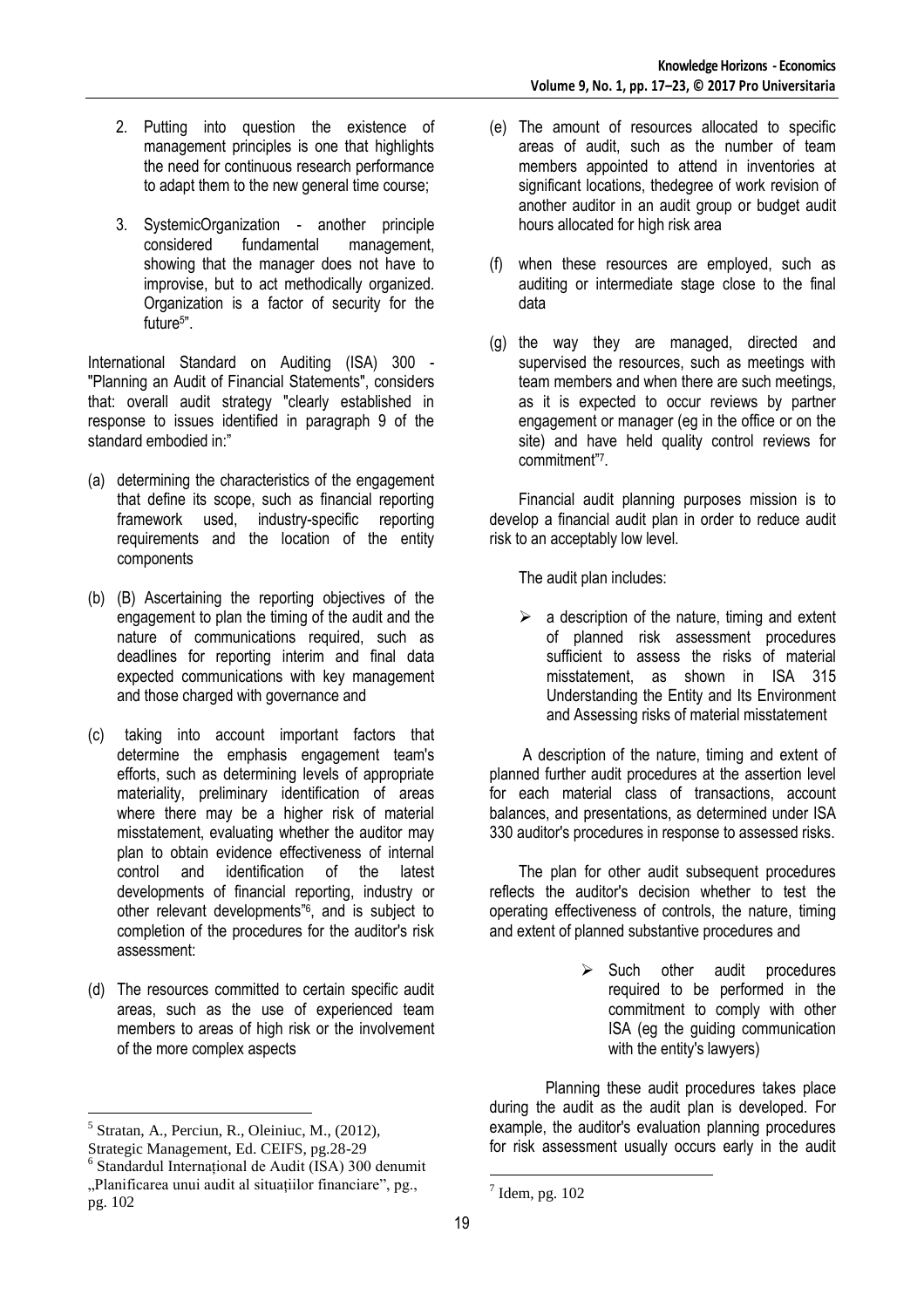process. However, planning the nature, timing and extent of specific audit procedures other depends on the outcome of those risk assessment procedures. In addition, the auditor may begin the execution of further audit procedures for some classes of transactions, account balances and disclosures before completing all other procedures detailed audit plan.

# **III. DEVELOPING A PLAN FOR AUDITING THE SC QACADEMICA LLC.**

Planning an audit "is an iterative and continuous process throughout the audit. As a result of unexpected events, changes in conditions or audit evidence obtained from the results of audit procedures, the auditor may have to modify the overall audit strategy and audit plan and thereby the nature, timing and extent of further planned audit procedures.

There may be new information the auditor's attention that differs significantly from the information available when the auditor planned the audit procedures."<sup>8</sup>

According to international standards audit plan is mandatory and is regulated by ISA 300. The plan has some generalized form. He adapts himself and folds separately for each company audited, in such a way as to meet the objective of financial audit. But it is not enough just to have that piece. Plan a basis reporting being represented realistic and professional that should be followed during the mission, reviewed and modified where necessary.

Following further present a model of planned data tracking and comparison of data carried. In this context we can discuss the audit plan developed as a tool for planning and control.

 $\overline{a}$ 

"The existence of the digital economy itself requires the existence of a new information society, using information and communication technology increasingly more.

Thus, there is a business development of decision making by optimizing creativity, innovation capacity and intellectual training of specialists (and not only) in the field. Lastly, we tend to notice the business share of the digital economy.

Electronic business, the vast diversity of expression, represents support the new economy in the information society, which drives both organizations, citizens, local and central governments"<sup>9</sup> .

Table Nr. 1 Plan of the financial audit SC QACADEMICA LLC before the start of the financial audit mission.

 $\overline{a}$ 

<sup>&</sup>lt;sup>8</sup>International Standard on Auditing (ISA) 300 entitled "Planning an Audit of Financial Statements", pg. 104

On the basis of differences between planned and conducted in computerized we can intervene with structural changes in the audit plan.

 ${}^{9}$ Turcan, V., Gribincea, A., IulitaBîrcă, I.. "Digital economy - prerequisite for economic development in the XXI century "in: Economics and Sociology. 2014, nr. 2, p. 109-116, ISSN: 1857-4130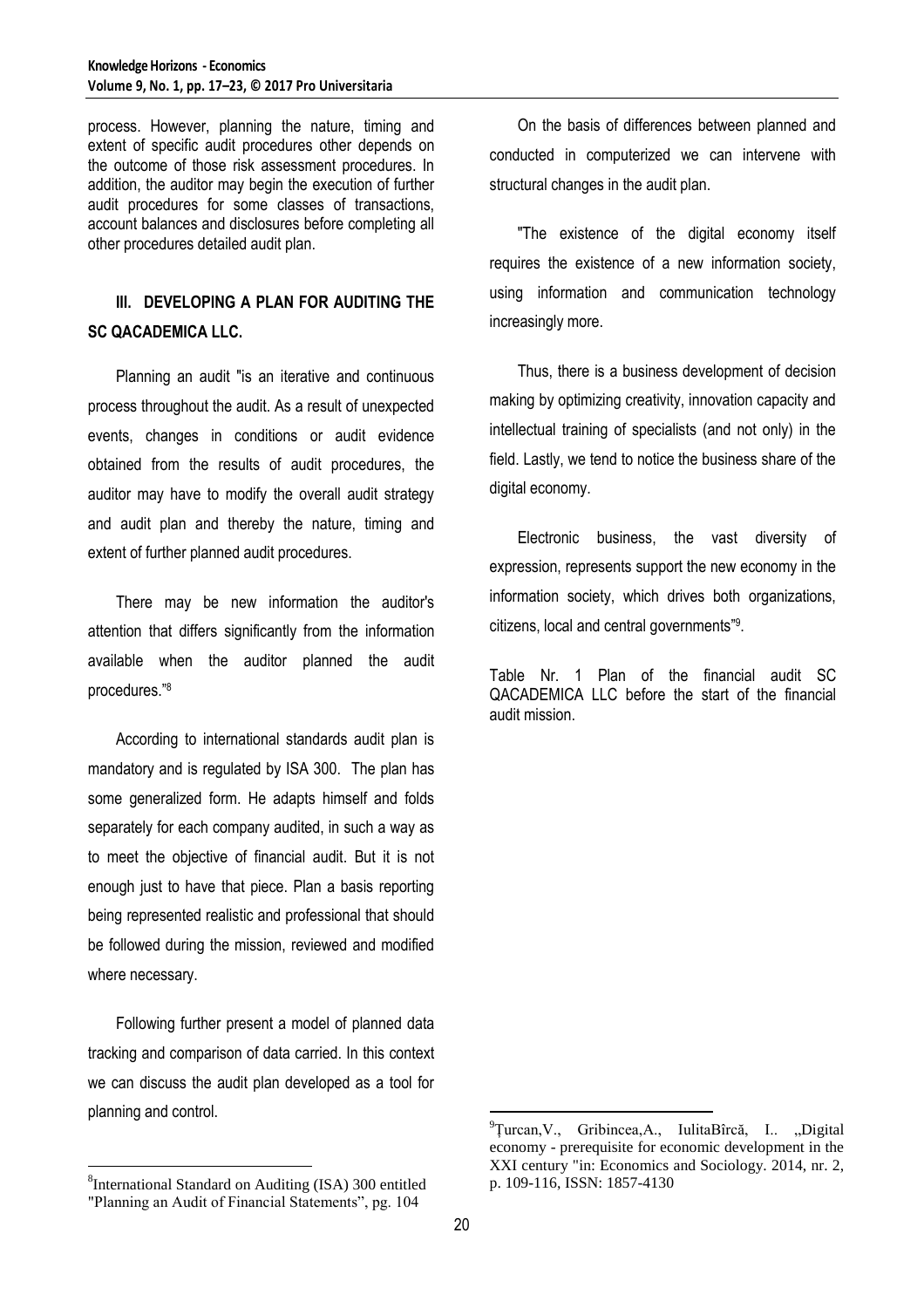| Nr.                           |                                                                        | Planned         | Planned       | Number of      | human          | Remarks        |
|-------------------------------|------------------------------------------------------------------------|-----------------|---------------|----------------|----------------|----------------|
| crt.                          |                                                                        | Starting dateof | Date of       | hours          | resource       |                |
|                               |                                                                        | activities      | completion of | spent on       | (Number of     |                |
|                               | Type of work                                                           |                 | work          | activities     | people         |                |
|                               |                                                                        |                 |               |                | involved in    |                |
|                               |                                                                        |                 |               |                | the activity)  |                |
| $\mathbf 0$                   |                                                                        | $\overline{2}$  | 3             | 4              | 5              | $6\phantom{1}$ |
| 1.<br>$\overline{2}$ .        | The engagement letter                                                  | 07.01.2017      | 10.01.2017    | $\, 8$<br>8    | 1              |                |
|                               | Standard terms and conditions of<br>engagement of financial audit      | 07.01.2017      | 10.01.2017    |                |                |                |
| 3.                            | Contract of the audit                                                  | 07.01.2017      | 10.01.2017    | 16             |                |                |
| 4.                            | The letter of representation                                           | 07.01.2017      | 15.01.2017    | 4              |                |                |
| 5.                            | Preliminary information request                                        | 07.01.2017      | 15.01.2017    | $\overline{8}$ |                |                |
| 6.                            | Questionnaire on company                                               | 07.01.2017      | 15.01.2017    | $\overline{4}$ | 1              |                |
|                               | auditedproperty inventory                                              |                 |               |                |                |                |
| 7.                            | Confirmations of balances to banks                                     | 07.01.2017      | 15.03.2017    | 4              | 1              |                |
| $\overline{\boldsymbol{8}}$ . | Confirmations of balances to                                           | 07.01.2017      | 15.03.2017    | $\overline{8}$ | 1              |                |
|                               | customers                                                              |                 |               |                |                |                |
| 9.                            | Confirmations of balances to                                           | 07.01.2017      | 15.03.2017    | 8              | $\mathbf{1}$   |                |
|                               | suppliers                                                              |                 |               |                |                |                |
| 10.                           | Studying and analyzing previous                                        | 17.01.2017      | 20.01.2017    | 16             | $\overline{2}$ |                |
|                               | financial audit reports                                                |                 |               |                |                |                |
| 11.                           | Studying and analyzing issues                                          | 21.01.2017      | 21.01.2017    | 16             | $\mathbf{1}$   |                |
| 12.                           | on customer business continuity<br>Study and analysis of legal         | 15.03.2017      | 31.01.2017    | 16             | $\overline{2}$ |                |
|                               | documents for the knowledge of the                                     |                 |               |                |                |                |
|                               | company                                                                |                 |               |                |                |                |
| 13.                           | Documentation and knowledge in the                                     | 21.03.2017      | 21.03.2017    | 8              | $\overline{2}$ |                |
|                               | field of company                                                       |                 |               |                |                |                |
| 14.                           | Application of the first request for                                   | 22.03.2017      | 25.03.2017    | $\overline{4}$ | $\mathbf{1}$   |                |
|                               | information on legal documents                                         |                 |               |                |                |                |
| 15.                           | Training team members                                                  | 10.01.2017      | 20.02.2017    | 10             | 1              |                |
|                               | on the financial audit:<br>a) obtaining a general understanding        |                 |               |                |                |                |
|                               | of the commitment audit contract:                                      |                 |               |                |                |                |
|                               | b) determination of materiality;                                       |                 |               |                |                |                |
|                               | performance<br>оf<br>other<br>risk<br>C)                               |                 |               |                |                |                |
|                               | assessment procedures;<br>d) application of procedures at the          |                 |               |                |                |                |
|                               | assertion level                                                        |                 |               |                |                |                |
|                               |                                                                        |                 |               |                |                |                |
|                               |                                                                        |                 |               |                |                |                |
| 16.                           | Fixing the timing of the company's                                     | 07.01.2017      | 08.01.2017    | 8              | 1              |                |
| 17.                           | areas and activities                                                   | 01.02.2017      | 12.02.2017    | 20             | $\overline{2}$ |                |
|                               | Studying, analyzing and assessing<br>risk internal control environment |                 |               |                |                |                |
| 18.                           | Updating and securing mission plan                                     | throughout the  | throughout    |                | $\mathbf{1}$   |                |
|                               | implementation deadlines                                               | mission         | the mission   |                |                |                |
| 19.                           | Application of a request for                                           | 15.02.2017      | 01.03.2017    | $\overline{4}$ | 1              |                |
|                               | information on documents with a                                        |                 |               |                |                |                |
|                               | financial accountant                                                   |                 |               |                |                |                |
| 20.                           | Determining materiality                                                | 16.01.2017      | 20.01.2017    | 30             | 1              |                |
|                               | thresholdpentruidentificareariscurilor                                 |                 |               |                |                |                |
| 21.                           | Detailed Application of information                                    | 21.01.2017      | 01.03.2017    | $\overline{4}$ | 1              |                |
|                               | request                                                                |                 |               |                |                |                |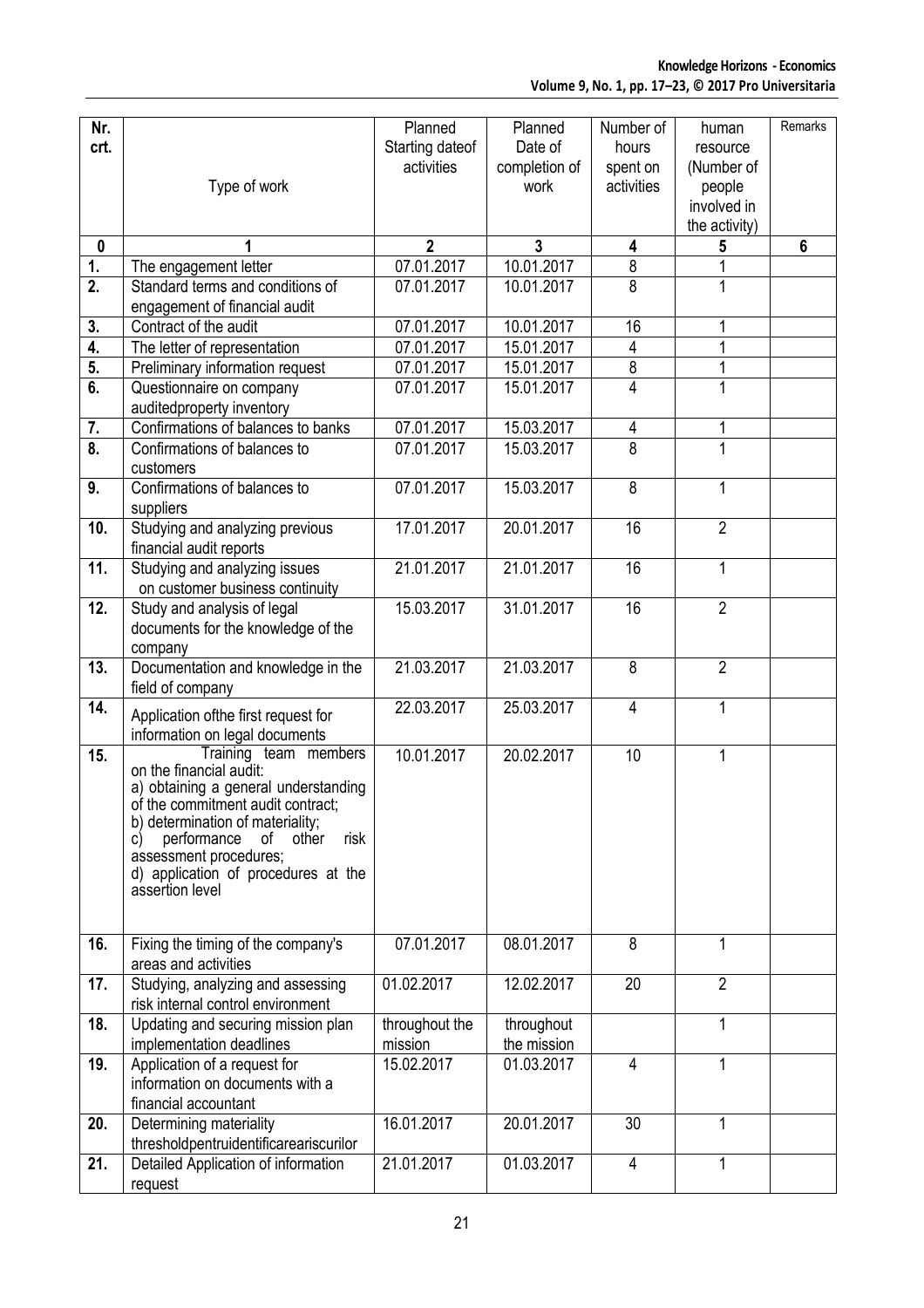### **Knowledge Horizons - Economics Volume 9, No. 1, pp. 17–23, © 2017 Pro Universitaria**

| 22. | Capital and reserves           | 01.03.2017 | 02.03.2017       | 8   |   |  |
|-----|--------------------------------|------------|------------------|-----|---|--|
| 23. | Profit and loss account        | 07.01.2017 | 15.03.2017       | 4   |   |  |
| 24. | Investments and placements     | 03.03.2017 | 05.03.2017       | 4   |   |  |
| 25. | stocks                         | 17.03.2017 | 30.03.2017       | 15  | 2 |  |
| 26. | receivables                    | 18.03.2017 | 22.03.2017       | 18  |   |  |
| 27. | Cash at bank                   | 15.03.2017 | 20.03.2017       | 16  |   |  |
| 28. | Creditors and suppliers        | 16.03.2017 | 30.03.2017       | 10  |   |  |
| 29. | Taxes and duties               | 25.03.2017 | 10.04.2017       | 10  |   |  |
| 30. | Ledger and trial balance       | 01.03.2017 | 30.04.2017<br>10 |     |   |  |
| 31. | Journal Registers              | 01.03.2017 | 30.04.2017       | 10  |   |  |
| 32. | Ledger and trial balances      | 01.03.2017 | 30.04.2017       | 10  |   |  |
| 33. | Review                         | 03.05.2017 | 16<br>15.05.2017 |     |   |  |
| 34. | Develop financial audit report | 16.05.2017 | 20.05.2017       | 16  |   |  |
| 35. | TOTAL:                         | х          | x                | 351 | 4 |  |

Source: made by the author at SC QACADEMICA LLC Table Nr. 2. Pursuit of the plan of achieving financial audit QACADEMICA SC LLC

| Nr.<br>Crt | The<br>type<br>οf<br>work | Planned<br>Starting<br>date of<br>activities | Planned<br>Date of<br>completio<br>n of work | Number of<br>hours<br>spent on<br>activities | AccomplishedSt<br>arting date of<br>activities | Accomplishe<br>Date of<br>completion<br>of work | Numbe<br>r of<br>hours<br>actually<br>on<br>activity | <b>Difference</b><br>s in $(+)$ or<br>between<br>plan and<br>perform | Obs |
|------------|---------------------------|----------------------------------------------|----------------------------------------------|----------------------------------------------|------------------------------------------------|-------------------------------------------------|------------------------------------------------------|----------------------------------------------------------------------|-----|
| $\Omega$   |                           |                                              |                                              |                                              |                                                |                                                 |                                                      |                                                                      | 9   |

Source: made by the author at SC QACADEMICA LLC

# **IV. CONCLUSIONS**

The means of achieving the objective of financial audit starts with good planning and is reflected in:

- Developing a financial audit plan before the start of of the financial audit mission, which is presented to members during which the team will sign the acknowledgment aspect that will be inserted into a worksheet;
- Ongoing review of the financial audit plan;
- Assessment team members on audit risk;
- Verification Audit Plan in terms that cover all aspects of engagement;
- Organization, planning, understanding the audit of financial management, supervision, review;
- Realization of a planning containing an attitude of skepticism, meaning that recommend proceeding to breakdowns, tests and samples Details;
- Compliance with professional auditing standards; the principles of professional ethics,

ensuring that work is well distributed and known within the team of auditors;

- Auditors have experience, training and skills required;
- auditorsmeet the condition to perform tests and procedures for financial audit mission;
- auditorsmeet the conditionto perform the audit mission in financial independence and responsibility;
- Completion of the audit in an efficient manner.